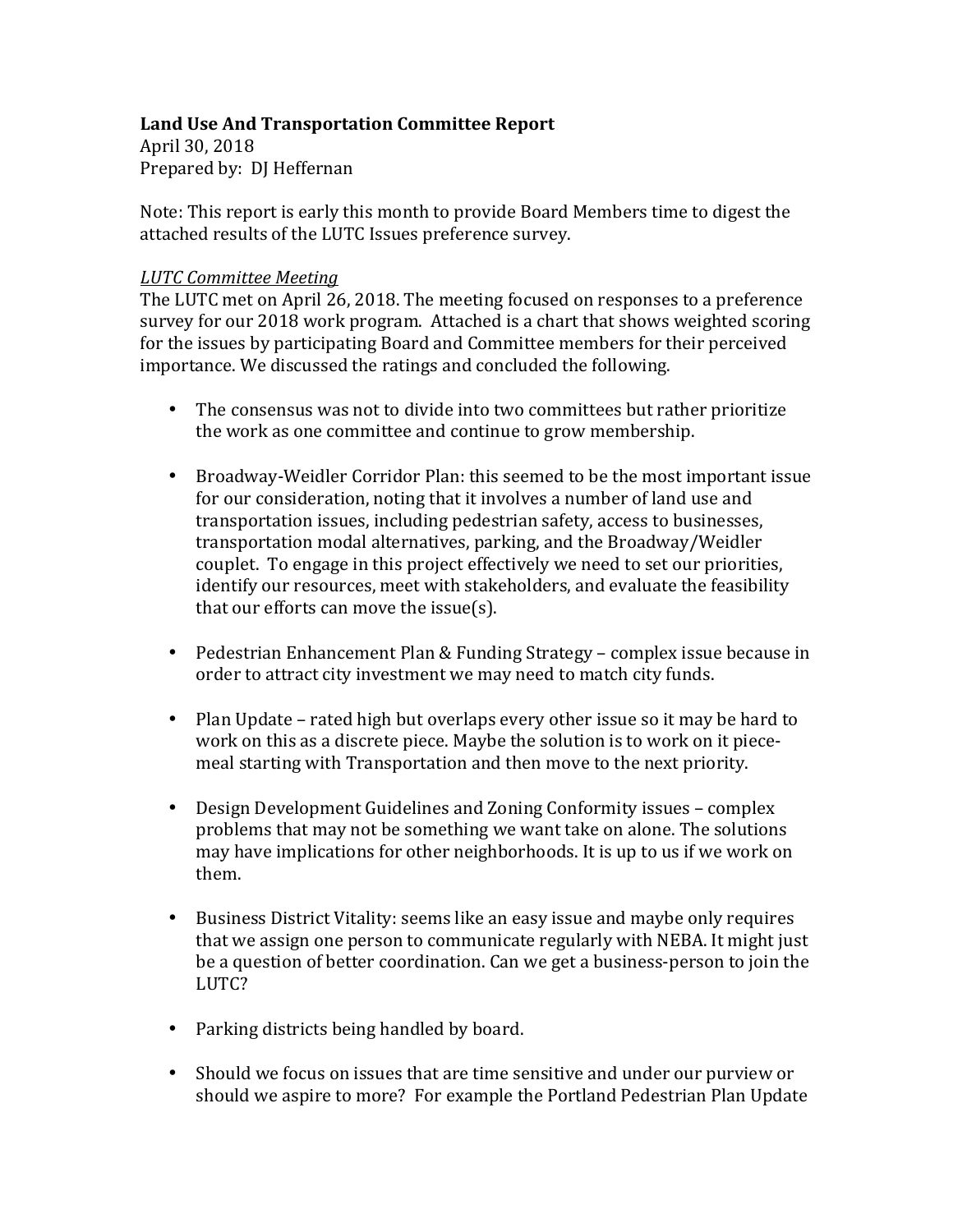and B-W Corridor Update are time sensitive and within our purview. Same with Development Review; we are a good forum for hearing what developers are doing and offering early feedback. Maybe this is all we should do this year.

Given this information we would like direction from the Board re: the issues it would like us to focus on. Please review the attached chart and be prepared to discuss at the May Board meeting.

#### *Development Projects*

DJ Heffernan and Kathy Hansen asked Emerick Architects to make a presentation to the LUTC on May 26 about the Airplane Factory project (Gordon's Fireplace remodel). They have agreed. Ken Peterson is drafting a letter to the City asking that parking be removed on east-bound Broadway in front of Gordon's to make room for a west-bound turn lane to south bound NE  $33<sup>rd</sup>$  Avenue. This provides better linkage to the I-84 on ramp. He also will talk to City planner Nick Falbo about this solution. There are pedestrian and bike safety issues at NE 33 $rd$  and Broadway. Maybe the redevelopment projects can make these improvements in lieu of paying SDCs?

### **Portland in the Street Grant**

We're still waiting for the City to get us a contract so we can start the design competition for the painted curb extension at NE  $21<sup>st</sup>$  and Clackamas.

## *Broadway-Weidler Corridor Plan Update - Strategic Planning/Goals*

Given the start of the B-W Corridor is nearing, the LUTC intends to host a strategic planning/issues identification and strategy session at its May 26 meeting. The purpose will be to identify what outcomes we want to see in the plan and identify strategies to get them. Depending on community interest at May 2 GM we may open the meeting to community members. We will ask Nan Stark to attend to help screen the viability of strategies. Board members are welcome to attend.